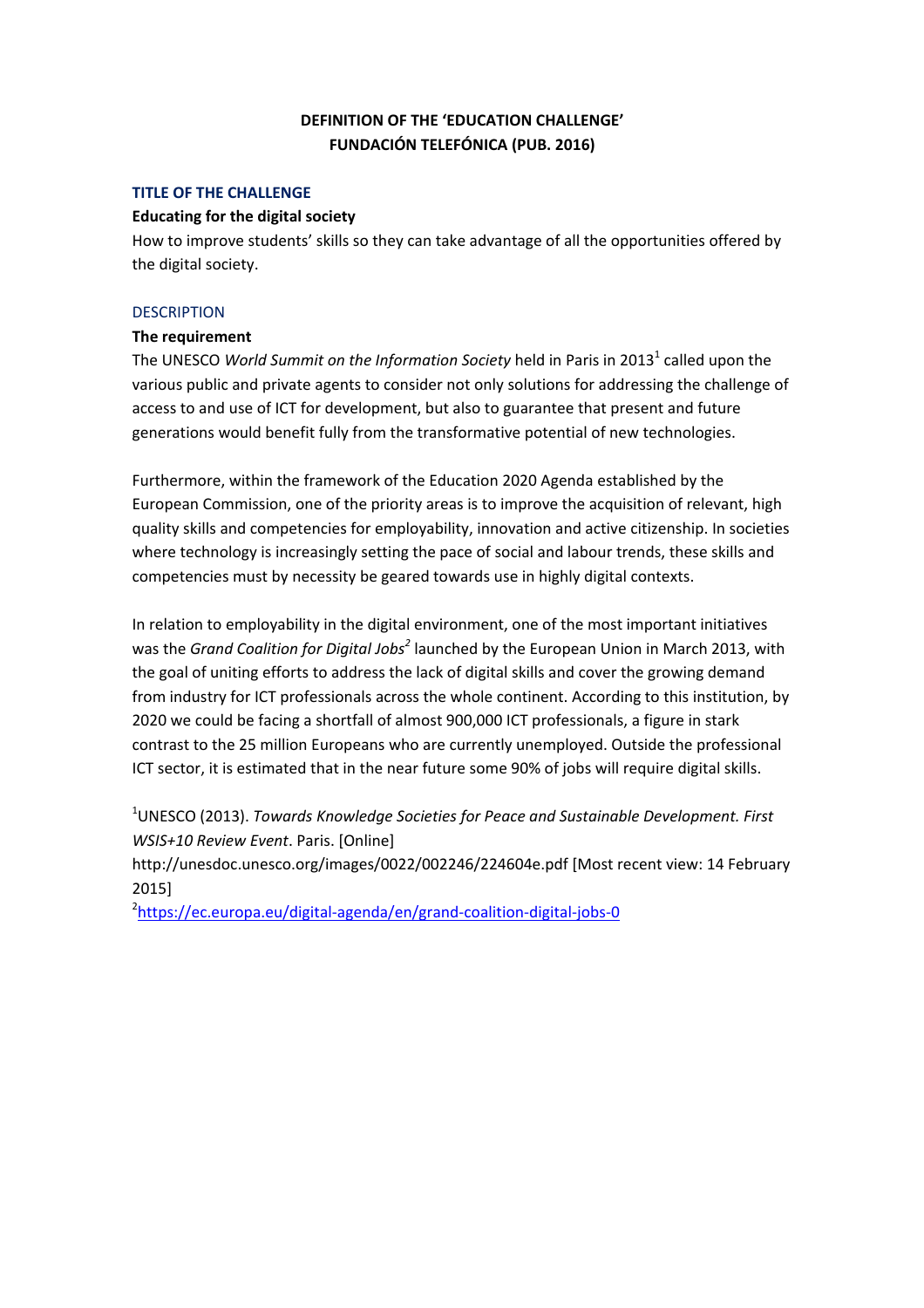This deficit in human resources for the digital industry is a recurring barrier in regions such as Latin America. By way of illustration, if we look at the "simple correlation between economic development and the production of engineers, Latin America would need to increase the number of engineering graduates from the current 143,518 by 48% (equivalent to 212,406; in other words, another 68,889 graduates)". (Katz 2015:300)<sup>3</sup>.

But this requirement goes even further than the labour demand in the sector. According to UNESCO4 and the European Union, **every citizen will need to have at least the basic digital skills to be able to live, work, learn and participate in society**. And while it is true that technological progress has moved very swiftly, this has not been matched by the speed of acquiring the necessary skills to understand, manage and make the most of digital tools. We still need to develop our skills to align ourselves with the massive cultural changes thrown up by technological advances and take advantage of all the opportunities that this involves, both individually and collectively.

There is a need to re-examine the educational process with a view to developing scientific, technological and digital skills<sup>5</sup> that not only focus on the management of technological tools but also on the capacity to learn, work with others, participate and create in a digital society.

## **The response strategy**

Digital skills can be defined as "the combination of abilities, knowledge, skills and attitudes that serve to achieve objectives efficiently and effectively in highly digital contexts" (Magro and Salvatella,  $2014)$ <sup>6</sup>.

3 Katz, Raul (ed) (2015), *The Ecosystem and the Digital Economy in Latin America*. Barcelona: Fundación Telefónica; Ariel; Editorial Planeta.

4 UNESCO (2015), *Rethinking Education. Towards a global common good?* Paris: UNESCO. 5 See *Rethinking Education Strategy* at: http://europa.eu/rapid/press‐release\_IP‐12‐ 1233\_en.htm

6 Magro, C., Salvatella, J. (coord.) (2014). *Eight Digital Skills for Professional Success*. Barcelona: RocaSalvatella. Online: http://www.rocasalvatella.com/es/8‐competencias‐digitales‐para‐el‐ exito‐profesional (Most recent view: 13 October 2015)